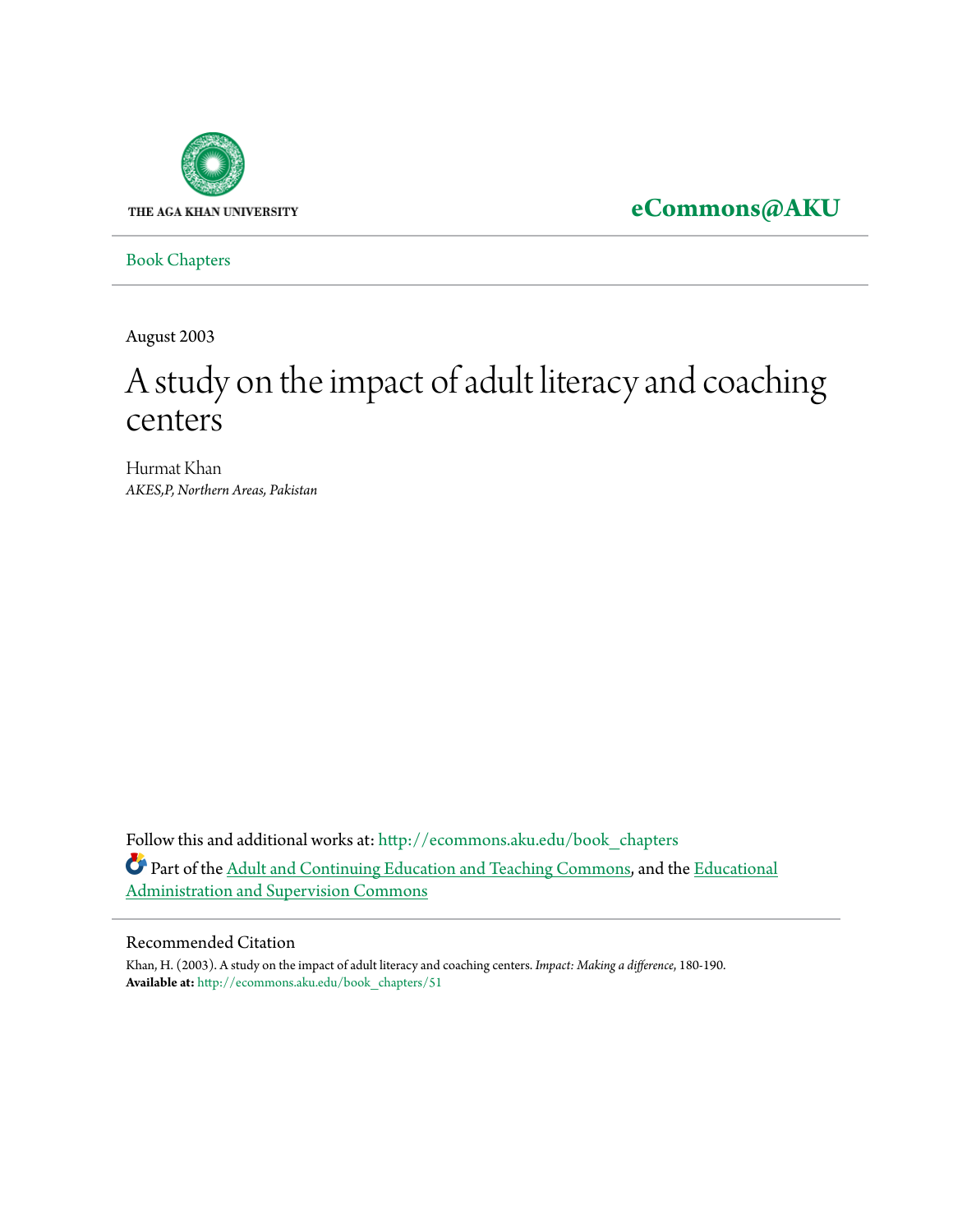#### A STUDY ON THE IMPACT OF ADULT LITERACY AND COACHING **CENTERS**

Hurmat Khan AKES.P. Northern Areas. Pakistan

#### Abstract

This paper discusses the impact of the educational interventions (the Adult Literacy Centers (ALCs) established by The Aga Khan Rural Support Programme (AKRSP) and Coaching Centers (CCs) run by the Aga Khan Education Service (AKES, P) in the Northern Areas of Pakistan in the regions of Baltistan and Nagar. The communities of both these regions have been reluctant to mobilize women for education. The centers were opened in order to change this perception, as well as to create an environment in which females could contribute to the overall development of these communities. More than 200 ALCs and 39 coaching centers are functioning in the above-mentioned two regions.

Two studies (Baig, S., 2001, & Baig, F., 2001) have been carried out which explore the need for non-formal education in those areas, set out the practical results of the interventions to date, and make recommendations for the future. This paper is written against the backdrop of those studies and in the light of a recent study conducted in February 2003.

#### **Methodology**

Individual interviews, focus group discussions, participant observation and document analysis was used to explore the realities, and the findings were triangulated. The study participants were the teachers of both the Adult Literacy and Coaching Centers, graduates of the centers, members of village education committees, and community leaders. Three kinds of questions such as open-ended, probing and close-ended were asked to obtain maximum data. (See Annexure). Field notes, including a reflective journal and a tape recorder were used as tools for data collection.

Data analysis is indeed a complex process which needs a lot of struggle and hard work.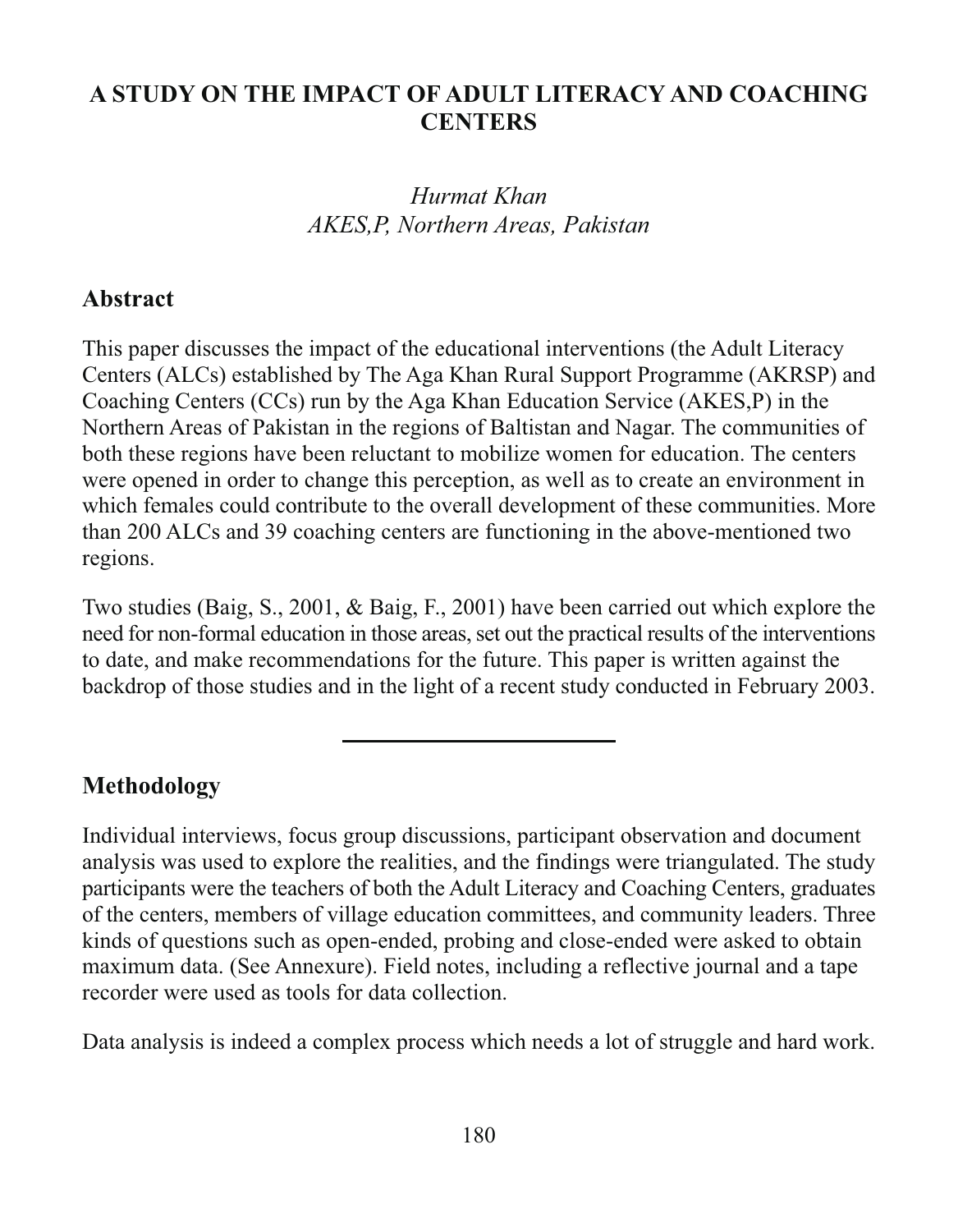According to Marshall and Rossman (1995, p. 95) "data analysis is a messy, ambiguous, time consuming, creative and fascinating process". However, we applied the inductive method to draw appropriate conclusions by playing with the data purely collected from the individual informants, focus group and observants. For this, we sought guidance from Patton (1990) who elaborates "inductive analysis means that the patterns, themes and categories of analysis come from the data. They emerge out of data rather than being imposed on them prior to data collection and analysis".

The analysis process was developed by reading all the responses of individuals, focus group participants and notes taken during observations. These were coded, and a search was made for the repeated and common points. Thus, common themes and sub-themes emerged progressively with the analysis and review of the whole data.

### **Theoretical background**

According to the culture of the Northern Areas of Pakistan, community leaders make most of the decisions regarding any planned project but the decisions, particularly those related to women, do not work well without close consultation with the village population at large, especially the family members of the intended participants. Wolfendale (1991) p. 7) recognizes the imperative of obtaining the consent of communities before establishing any project:

The involvement provides for parents themselves to learn, to grow, to explore possibilities, to become familiar with organizations such as schools and local educational authorities...consultation with and involvement of parents in discussions and planning of school policies and discipline and behaviors management constitute preventive measures of a positive nature  $(p. 45)$ .

She further suggests that involvement of parents should include decision-making, and not simply information-giving: all parents have a right to be involved, and to contribute to projects of the school (pp. 7-8). Likewise, Anne Sharrock (1997) says that home and school are probably the two social institutions which have the most far-reaching influence on our lives if we think in terms of their joint effect. It is educationally and philosophically desirable for the child's home and school environment not to operate in isolation (pp.  $9-10$ ).

From our experience, we have learnt that active involvement not only of parents but of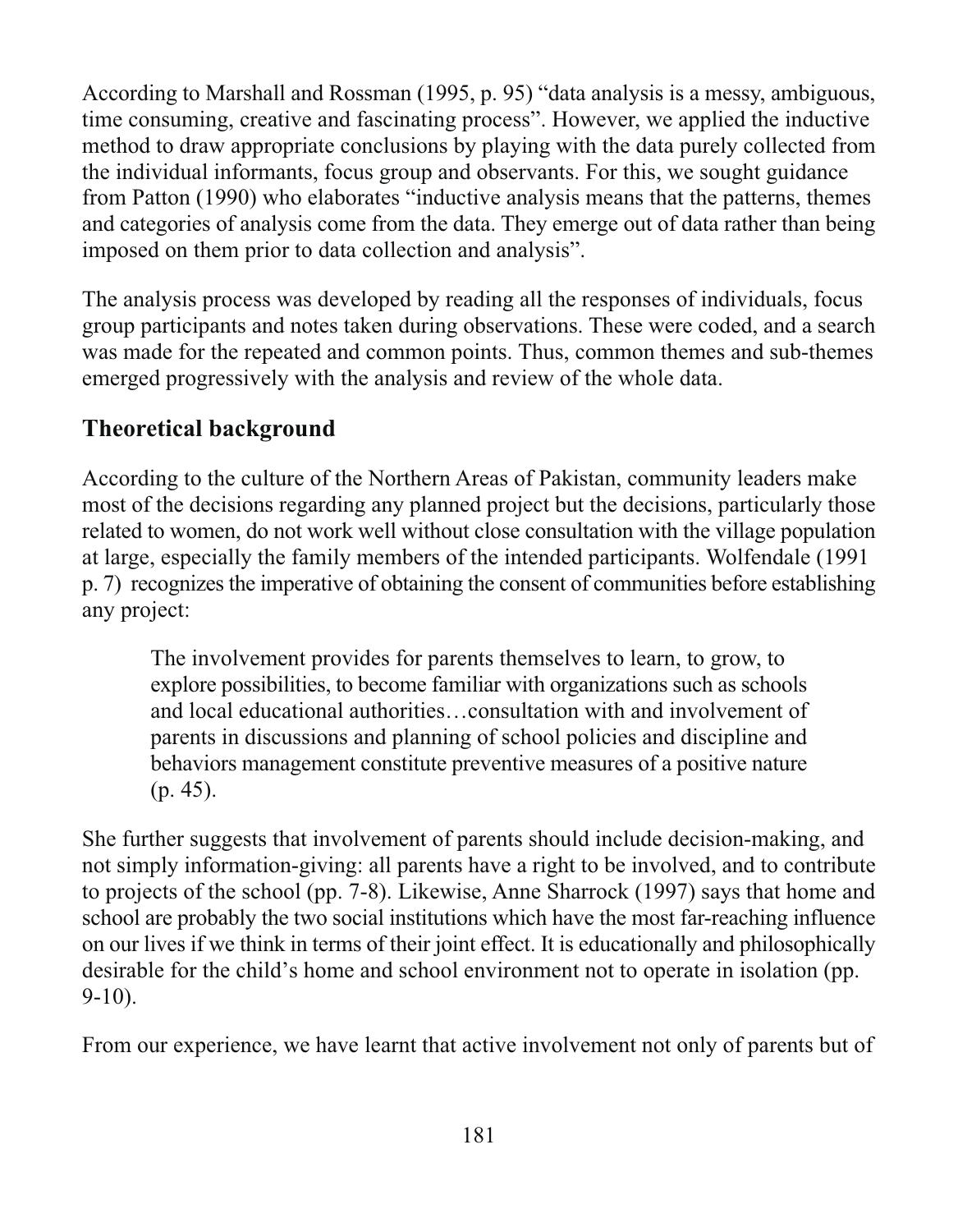all the stakeholders such as head teachers, teachers, students and other members of a community can certainly make a school and centers improve holistically. In this respect, Pamela Munn (1993) argues that without doubt, teachers, parents and pupils should work together in a spirit of practical partnership; then, not only do pupils gain in obvious ways, but there are also benefits of achievements and relationships that are both lasting and developmental (p. 104).

In many regions of the Northern Areas women's literacy is not considered important as women are largely confined to their homes. In this connection Taylor, quoted by Weiler (2001, p. 77) says, "women's literacy is devalued because it belongs to the home, to the care of children and to the maintenance of private life". Likewise, Mghadam argues, "for men, education must ensure continuity with progress without disrupting the status quo... because the political and social status of women is secondary to that of men in most societies. Proposing an improvement in their status could similarly be viewed as a threat to the status quo" (1992, p. 244)

Regarding the importance of female education, Robinson-Pant (2002, p. 359), referred to by Safiullah Baig, writes that education provides girls with an opportunity and skill to maintain communication with their parents, particularly in times of crisis<sup>1</sup>. Additionally, it seems that reading and writing might provide a private space for women to reflect on their experience. In support of this, Chambers (1992) maintains that perhaps for uneducated women, education provides an alternative, a reversal of the traditional women's role away from normal practice and towards its opposite. All these ideas and insights broadened our thinking and guided us to consider various factors while carrying out the study.

### **Findings**

The study revealed two major themes: the quantitative and qualitative impact of the interventions. It also explored some future implications, some potential challenges and some measures to take in future for sustainability of the centers.

### **Ouantitative impact**

The document analysis revealed that ALCs have provided 3723 females between 10 and 45 years old with an opportunity for study, and 126 teachers obtained employment. 116 teachers (the total number trained in Baltistan) provide literacy classes in the ALCs in

<sup>1</sup> In Pakistan, it is the custom for married women to live in the homes of their husbands' families.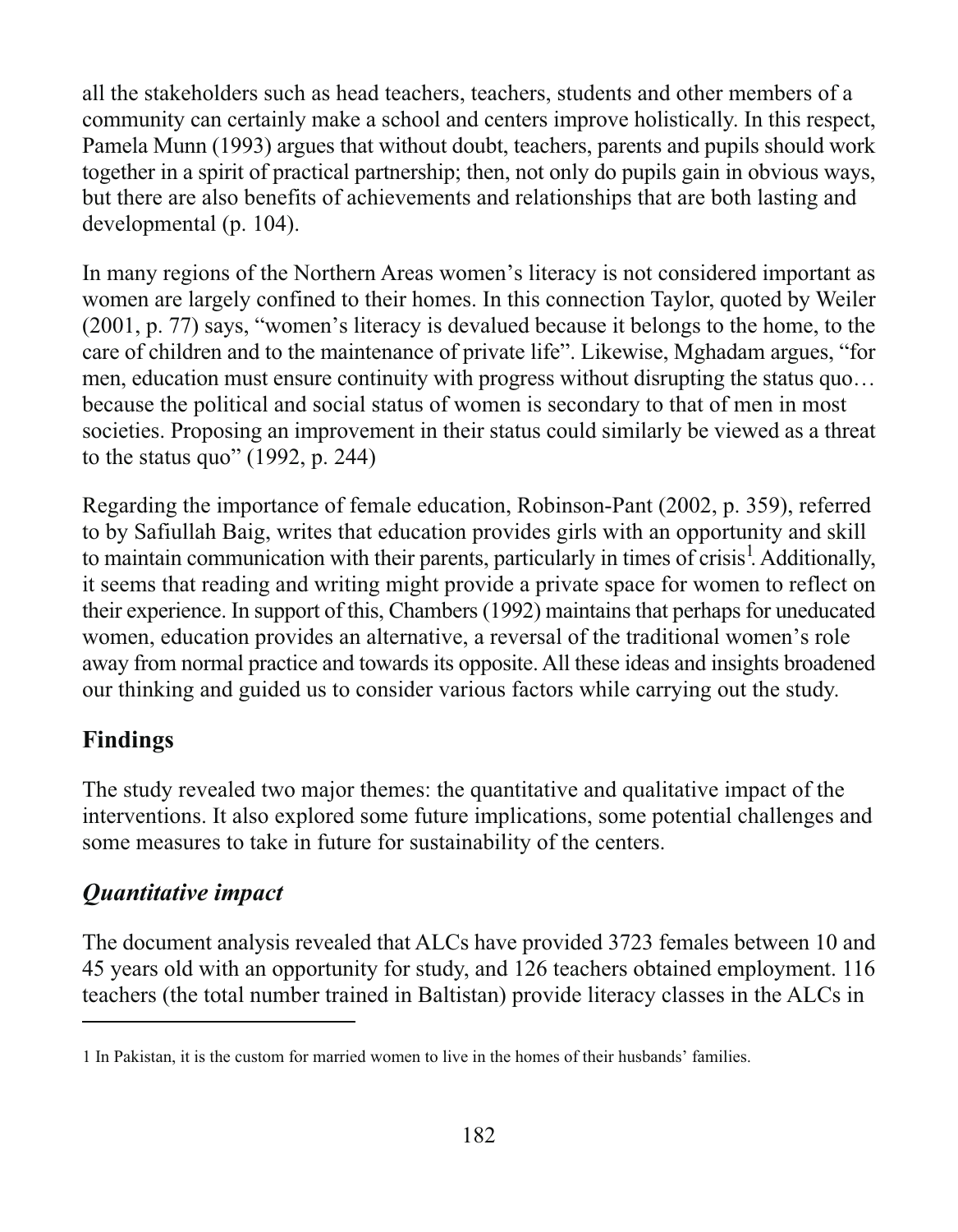the mornings, and in the afternoons they provide after-school coaching at home to an average of 23 students of formal schools. Additionally, each teacher conducts meetings with the women of three villages every month in order to share the learning and discussions carried out in the centers, and to discuss social and cultural issues related to their particular area.

In some villages there is no access to education beyond primary schools, especially for girls. In such villages coaching centers have been set up to provide tuition to those girls wanting to continue their education.

Through the coaching centers, access to education has been provided to more than 80 large and small villages. There are 2002 female and 18 male students studying middle and secondary level education in the coaching centers and 54 female and 99 males are teaching in these centers as paid tutors. Up till now 492 girl students have passed the public matriculation exam, of which 40 are working in NGO schools, 35 are teaching in the coaching centers, 70 are teaching in community primary and social action programme schools, 67 are working for health education, 2 are working in AKRS, P. Furthermore, 55 graduates of the centers are studying towards higher education.

# **Qualitative impact**

It is understood that quantitative impact works as a motive or vehicle for making qualitative differences. The overall goal of the programmes mentioned above was to bring about change in the commonly-held discouraging attitude towards the education of females and their participation in the holistic development of their communities. The study resulted in the following very encouraging findings, which can indeed contribute to the overall goal of the interventions.

# Promotion of awareness of the need for children's education

It was clearly and confidently mentioned by the study participants that not only the teachers of the centers, but also the graduates of the centers have started to give due importance to the education of their children. They send their children dressed in neat and clean uniforms, provide books and other material, give time for studies at home, and develop a schedule for their studies. Amina, a graduate of ALC, says "before attending this centre, I used to force my children not to go to school and go to the pasture to graze the sheep. But now I keep a check on my children's time schedule for study". Before, such women sent their children for games at a suitable time but they did not care about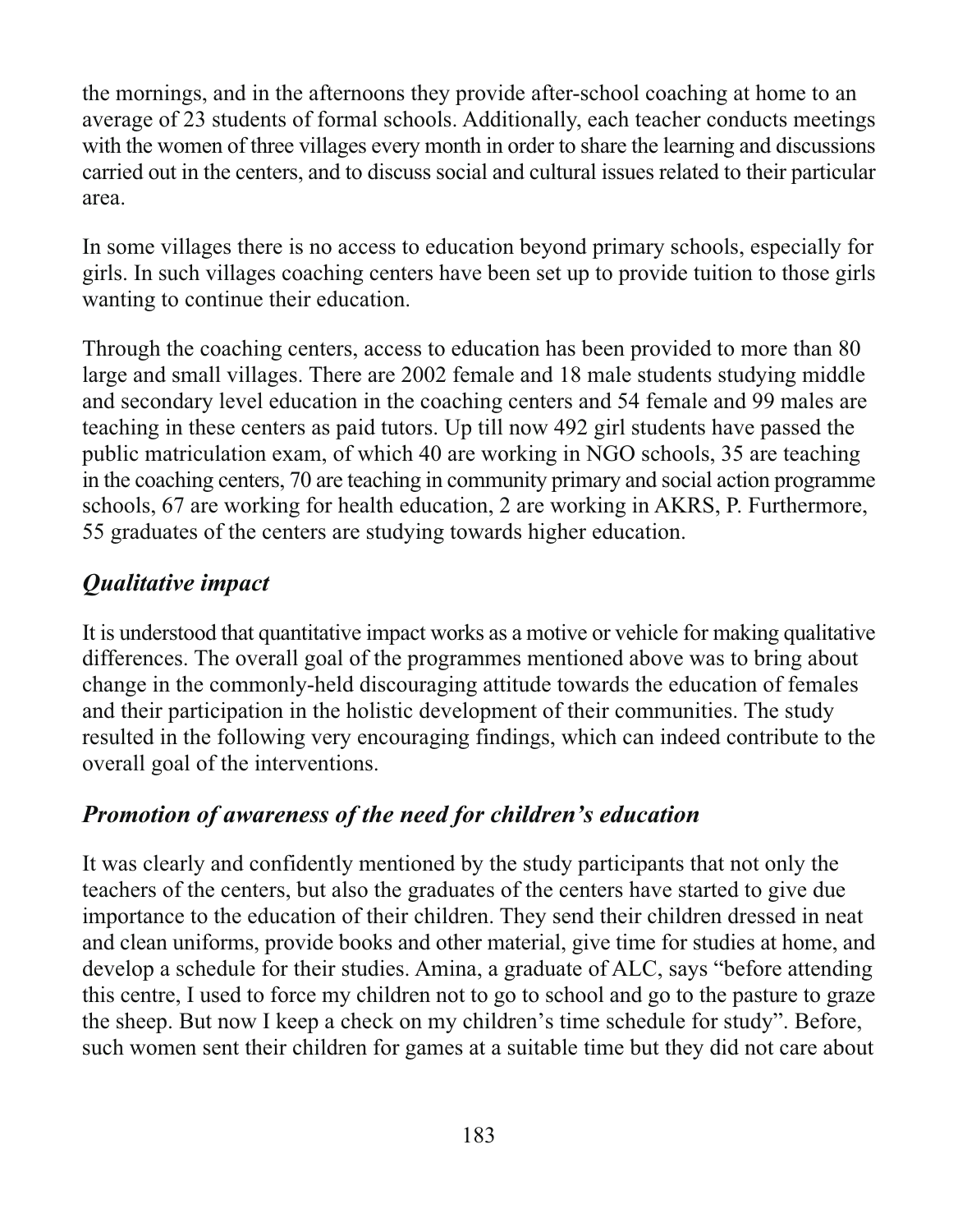their children's activities after school. A tutor of coaching centre Minapin in Nagar, while discussing the outcomes of the ALCs, said:

Two of my sisters in-law are going to the ALC. One of them, although not having attended any school or centre, is very sharp. I was astonished when I saw her making my son (who studies in the infants' class) hold the pen correctly and helping him to write the Urdu alphabet. The boy was writing the letter 'bay' in Urdu (which gives the 'b' sound); he was writing it from left to right. She gripped his hand with her hand and helped him to hold the pencil appropriately, and to write from right to left, saying that we write Urdu from right to left.

#### **Promotion of health and hygiene awareness**

In the group discussion the teachers maintained that there was a clear change in attitudes towards health and hygiene.. Now the graduates, as well as other women of the villages where the centers are working, wear clean dresses, take showers and keep their children and houses as clean as possible. Fatima, a graduate of ALC, said that the women of her village observe Cleanliness Day each Friday. On that day, in addition to cleaning their houses, clean all the dirt from the streets. They also have increased the frequency of bathing. Amina, a lady from Shigar valley, happily stated that she did not even take a bath once in a month before, but now she as well as her children take a bath weekly.

#### Change in attitude of both men and women

There has been a considerable change in the attitude of both men and women. Husbands have changed their rude attitude into a more polite and encouraging one, as Bano from Bara village said:

I feel very different now. My husband behaved very rudely and disgracefully towards me in the past. Now when he sees me gaining knowledge and helping my children with their schoolwork, he has no more negative attitude. Instead he respects me and lends a hand in the household chores.

The women also have begun to reflect on their attitude and given up their unacceptable habits. A student in this respect told her story:

I used to have a lot of arguments with my mother and siblings. I quarreled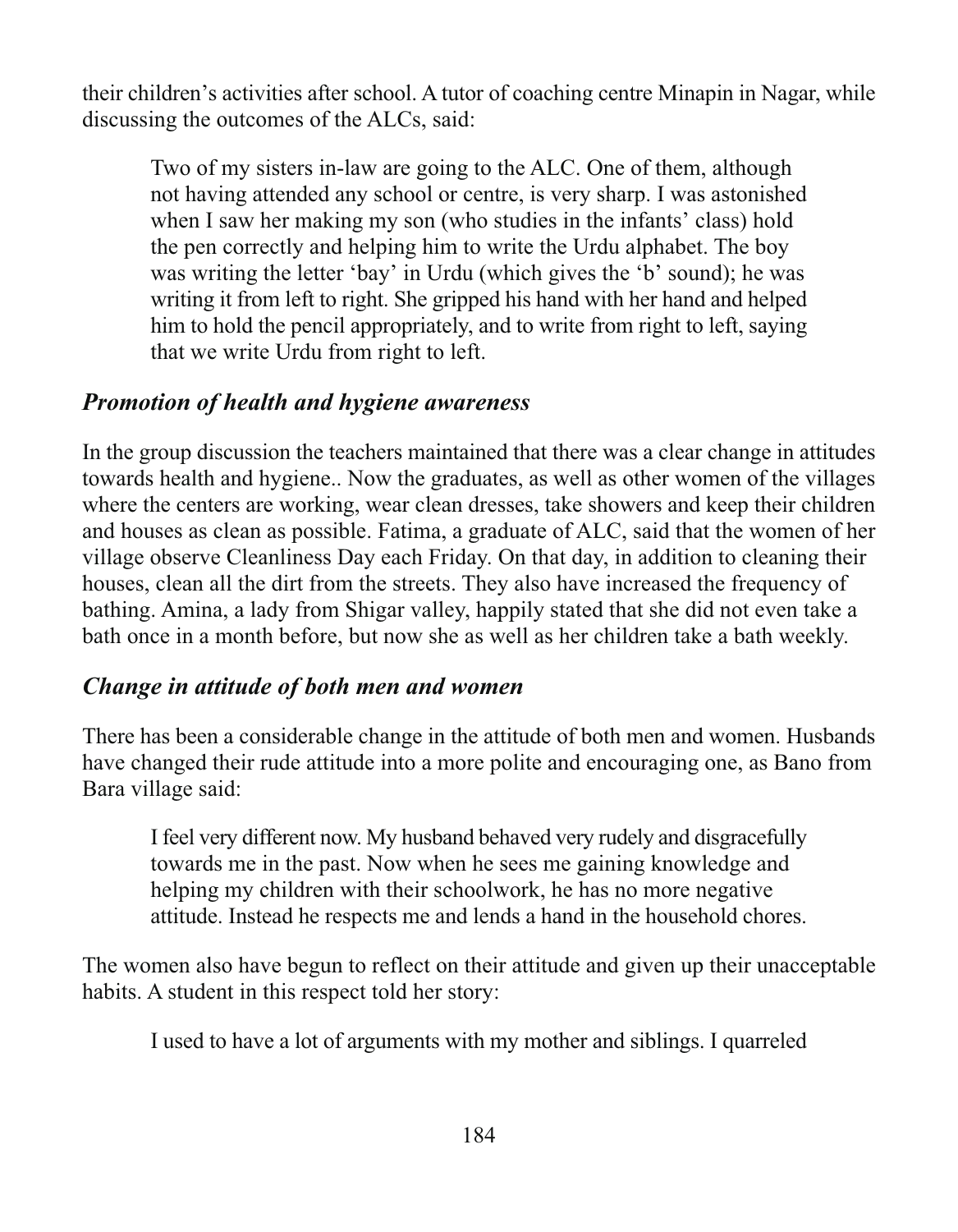with my mother and disgraced her on many occasions, but after participating in the activities of this centre, I see a complete change in me. I cannot believe I am the same Kulsoom. Now I have realized the mother's worth and respect her and take care of my siblings.

These statements explicitly tell us that educational activities such as various discussions on diverse issues and the environment has broadened the thinking of people and has encouraged them to be more open-minded.

#### Development of self-confidence and decision-making

It is said that confidence creates a 'can-do' approach. In this study it was repeatedly mentioned that the women have built considerable confidence, and this has developed their decision-making power. Many young girls go and teach in the madrasa (religious schools). They also go together with the males to mosques during the religious days and take part in speeches and other related activities. A cohort of coaching centre students mentioned this with pride. They said that:

In the absence of our teachers in the centre in 1999, we decided to go in a group to the religious leader and tell him to ask our parents to allow us to come to the mosque, and we succeeded in doing so. If we had not taken that decision, we would not have been able to avail ourselves of any opportunity, and we would have remained confined to our houses.

### Development of literacy skills in Urdu

A very encouraging impact of the centers is that those women who had never been to a school or a learning centre have also learnt to read, write and speak in Urdu (which is not their mother tongue). Fozia, in her study (ibid) has found that out of the 29 women interviewed, about 19 participants could read and write simple sentences and letters in Urdu, and 11 participants could speak Urdu. She further says that most of the respondents could easily understand her questions, and only five could not respond fluently. But they also seemed very confident as they interacted with her by using some vocabulary of both Urdu and Balti (the local language). A 36 year-old woman in Nagar seemed, throughout her discussion, as though she had completed her education up to secondary level, but at the end of interview it was learnt that she had not attended any formal school. She had gained confidence, knowledge and language skills from the three-year course in the ALC. She added, "I am now teaching Urdu to my daughter who is in Class 7".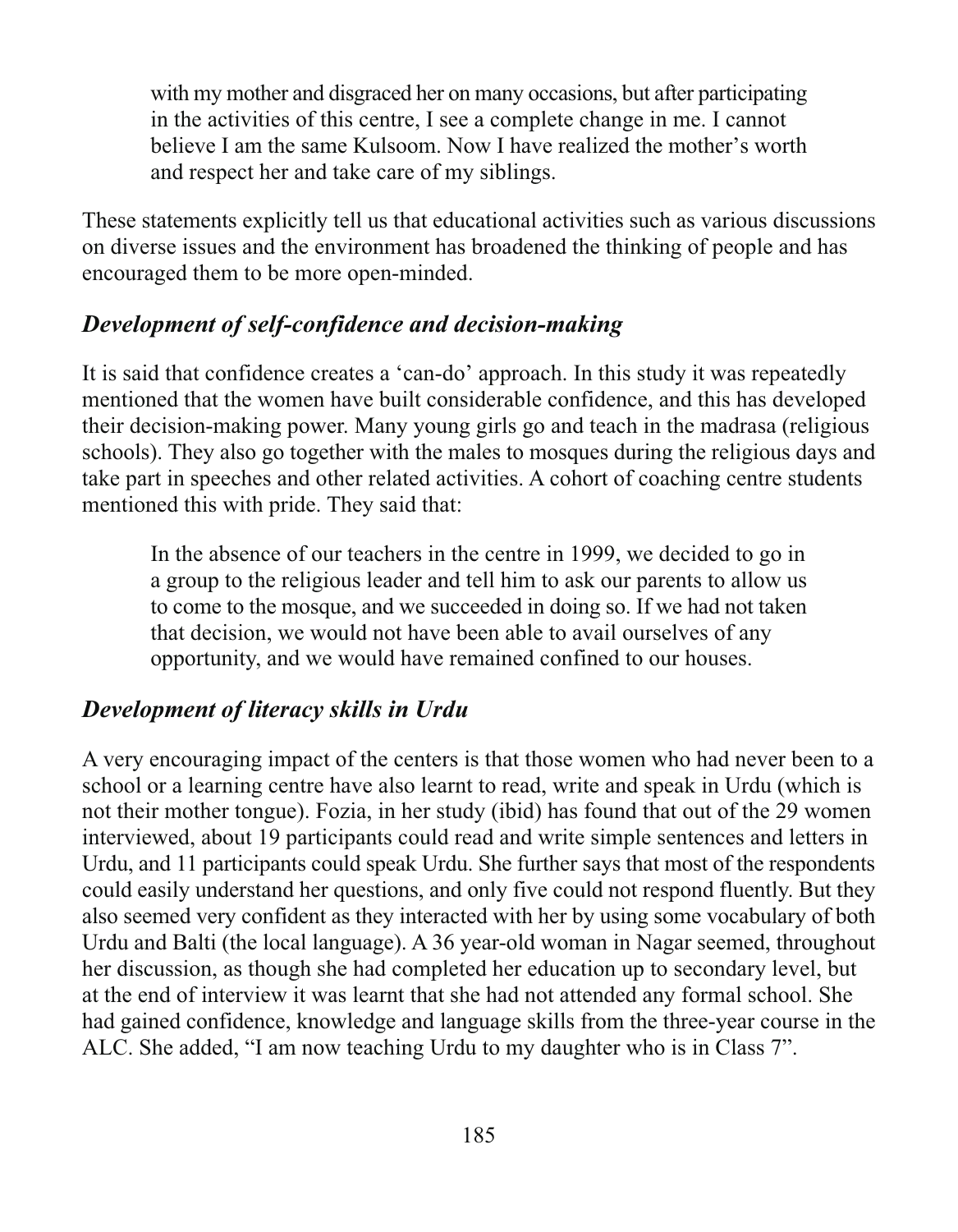It is hoped that if classes could be arranged for groups of females according to their academic ability, and if there were tests after each year of study, there would be many women like her who would easily pass the middle and matriculation level public exams.

#### **Enhanced personal status and empowerment**

Another potential contribution that these centers have made is that they have given an awareness of empowerment to women at the household level and even outside. They have realized their potentialities and capabilities through the lectures and discussions in the centers. Fozia (ibid) has written that Mehra Bano, a teacher from Khaplu centre, calls all the women from her village to her home once in a month and delivers lectures on different topics such as environmental, social, gender and health issues, and the importance of savings. The women share their experiences and problems and look for solutions. She further said that they eagerly participate in these gatherings and develop a sense of solidarity with each other.

This was very strongly noticed in Nagar region as well. On a visit to to that region in connection with this study, Hurmat Khan noted:

When I entered the house that had been decided as the venue for the focus group discussion, I was surprised to see that there was nobody there. I thought that the women would not come for the discussion since the men of Nagar might not appreciate an outsider like me coming to discuss things with women. But after a few minutes I heard a lot of voices outside the room, and saw a woman opening the door. She paid regards and asked the others to come in. They were 14 of them, and they came into the room as if they were my students, and I had known them for many years. Moreover, the discussion was amazing. They responded to my questions and raised many social issues, which I could never have imagined or expected from such women. They said that they had been discussing such issues regularly in the centers and had come up with solutions for many of them. They added that they had started a campaign to bring all the school-age girls to school, and had succeeded, as all the girls except from one household had joined different schools.

It seems that women of that region have developed their understanding about social issues and the need of education for females. Another hidden factor could be that since women have been deprived of mobility for education and making decisions, they have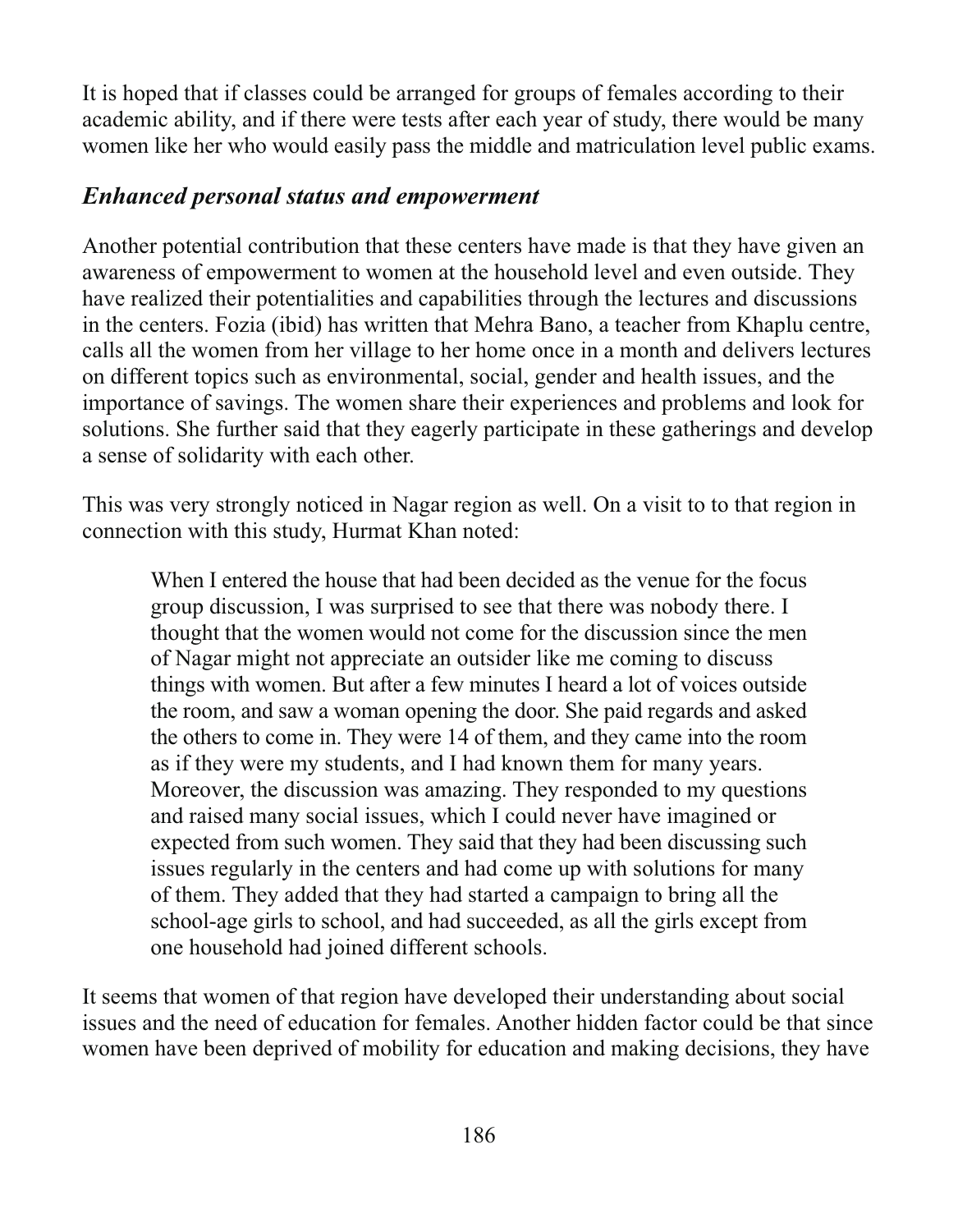seized the opportunity and taken bold steps because of the open discussions they had in the centers.

## Awareness and understanding of development projects

The learning in the centers has encouraged women to look for various small projects, which generate income for the community. Many participants have made money by utilizing local fruit and vegetables. They have established small projects such as making pickle and jam, and drying fruits. Thus they earn money and deposit it in the bank and use it for their children's education as they contributed their share for the matching grant scheme. (This scheme has been introduced by AKES, P to sustain schools and coaching centers by creating an endowment fund in which community savings are matched on a  $1:5$  basis.)

All these efforts indicate that women can make rapid progress in the overall development of any community if they are provided with opportunities for learning and with some amount of money to establish small projects and enterprises.

# **Challenges**

The challenges are few as compared to the benefits of the centers. Almost all the samples of the study mentioned that the workload on women is much greater than that of men. They work to grow crops, look after livestock and do household chores. Secondly, the conservative attitude of some religious and political leaders does not fully encourage females to go to the centers. The third challenge is that very young women can neither go the coaching centers nor can they sit with the older women. Fourth, is the paucity of resources for salaries of teachers and for buying materials. Finally, the demand for a centre in each village is difficult to meet, as there are more than 1000 villages in the Northern Areas of Pakistan. Other challenges included shortage of time for satisfactory coverage of the syllabus, lack of coverage for certain subjects, especially English and Maths, lack of properly-conducted examinations and suitably qualified teachers. Some centers even had to close: it had originally been envisaged that in some areas where funding was short, communities would themselves take over the running of the centers after one year. In the event however, this did not prove practically possible. Additionally, some community/religious leaders do not appreciate female education, as Safullah (2002) p.12) found in his study. He writes, "Men seem to think that women need the kind of project which can increase production within the existing subsistence agriculture rather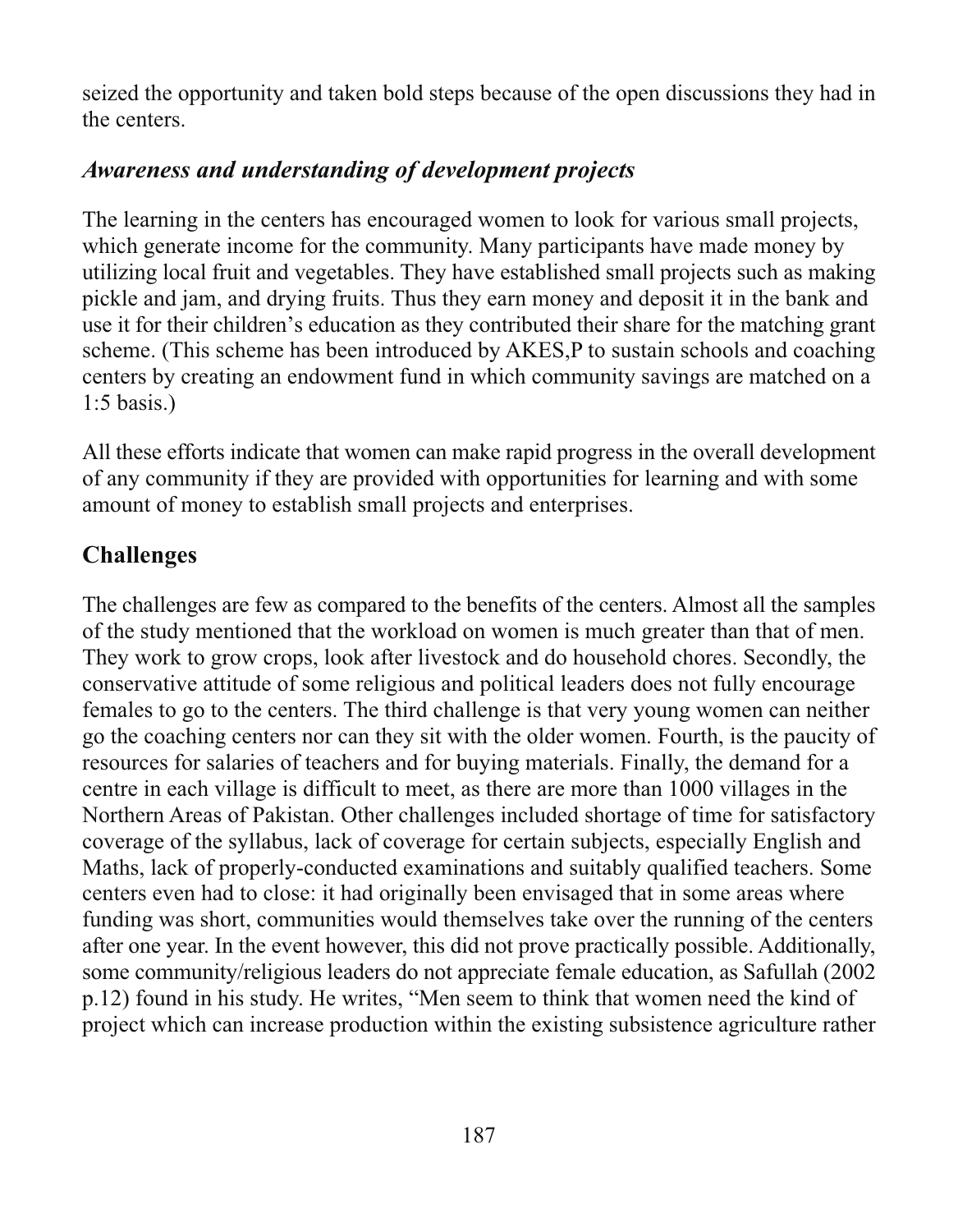than providing alternative activities which might offer women more economic and personal autonomy". All these factors have contributed to closure of some of the centers.

# **Future implications**

The study revealed that the continuity of the centers in the future will have many advantages, such as the increase of the female literacy and employment rate. Constant efforts of women will change the conservative attitude of the religious and political leaders. Due to the importance to children's education given by the mothers, the quality of teaching and learning will improve in the schools. Women will be able to take appropriate decisions on their own. Local resources will be utilized for education and for generating funds for various projects of the government and NGOs run in partnership with the communities.

# **Measures for improvement and sustainability**

The participants of the study came up with the following suggestion for the improvement of the function of the centers.

- Linkages should be created with government and other NGOs to create funds and  $\bullet$ to provide technical support to the centers and to increase their numbers.
- Opening centers at cluster level where one center will cater to all the adjoining villages and charging a fee to the students, will help to create more resources and minimize the demand for more centers.
- The AKRSP and AKES, P will have to frame active Village Education Committees  $\bullet$ and enhance the capacity of communities by providing them with training on planning and managing the centers and schools, as well as on mobilizing of local resources.
- The duration of the course might be increased and changed into a certificated course  $\bullet$ so that the graduates can get admissions in formal schools if they choose to.
- An increase in the number of experienced teachers will attract more women, particularly  $\bullet$ older ones, to the centers.
- It was also suggested that some of the content is difficult for older women, so  $\bullet$ reviewing it to bring it to their level would help all students to work at their own pace.
- Frequent monitoring of the activities in the centers will encourage both teachers and  $\bullet$ students to take corrective measures in good time.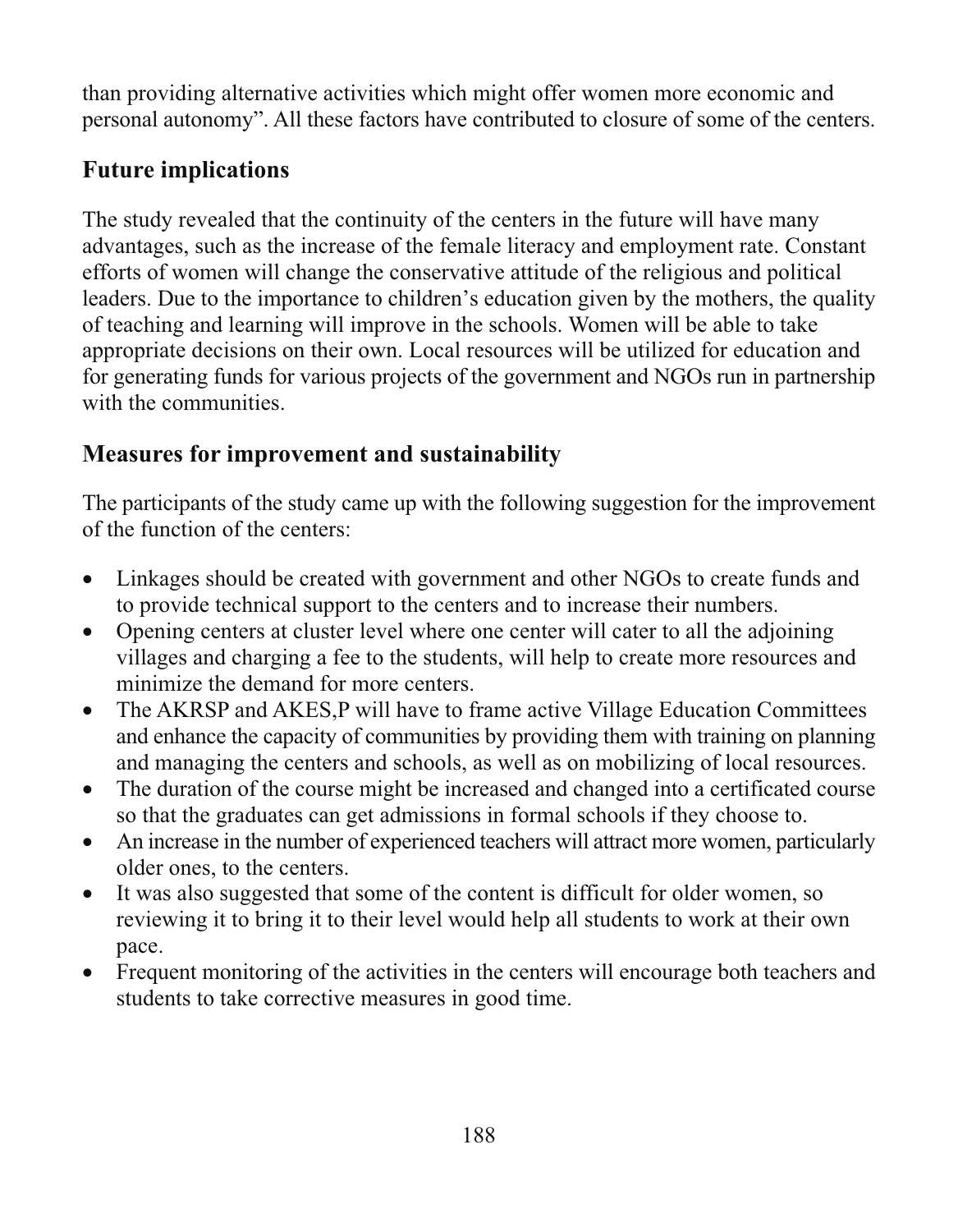#### **References**

- Baig, F. (2002). Assessment of the Services of Adult Literacy Teachers/Centres in Baltistan. Unpublished Research Paper.
- Baig, S. (2002). A Needs Analysis for Female Non-formal Education in Nagar.
- Chambers, J. H. (1992). Empiricist Research on Teaching: A Philosophical and Practical Critique of its Scientific Pretensions. Dordrecht, The Netherlands: Kluwer Academic Publishers.
- Jack, R. Fraenkel, & Watten, N. R. (1993). How to Design and Evaluate Research in *Education* (2nd edition) Singapore: McGraw Hill International.
- Kanu, Y. (1994). Research A Classroom Hand Book. Karachi: Aga Khan University, Institute for Educational Development.
- Kabeer, N. (1994). Reverse Realities: Gender Hierarchies in Development Thought. London: Verso.
- Marshall, C., & Rossman, G. B. (1995). Designing Qualitative Research. Thousand Oaks, CA: Sage Publications Ltd.
- Mghdam, V. M. (1992). Development and Women's Emancipation. Is there a connection? Development and Change 23 (3). 215-255.
- Munn, P. (Ed.). (1993). Parents and Schools: Customers, Managers or Partners? London: Routledge.
- Patton, M. Q. (1990). Qualitative Evaluation and Research Methods. New York: Sage Publications, Inc.
- Robinson-Pant, A. (2000). Women and Literacy: a Nepal Perspective. *International* Educational Development 20, 349-364.
- Sharrock, A. N. (1997). Home/School Relations: Their Important in Education. London: Macmillan and Co. Ltd.